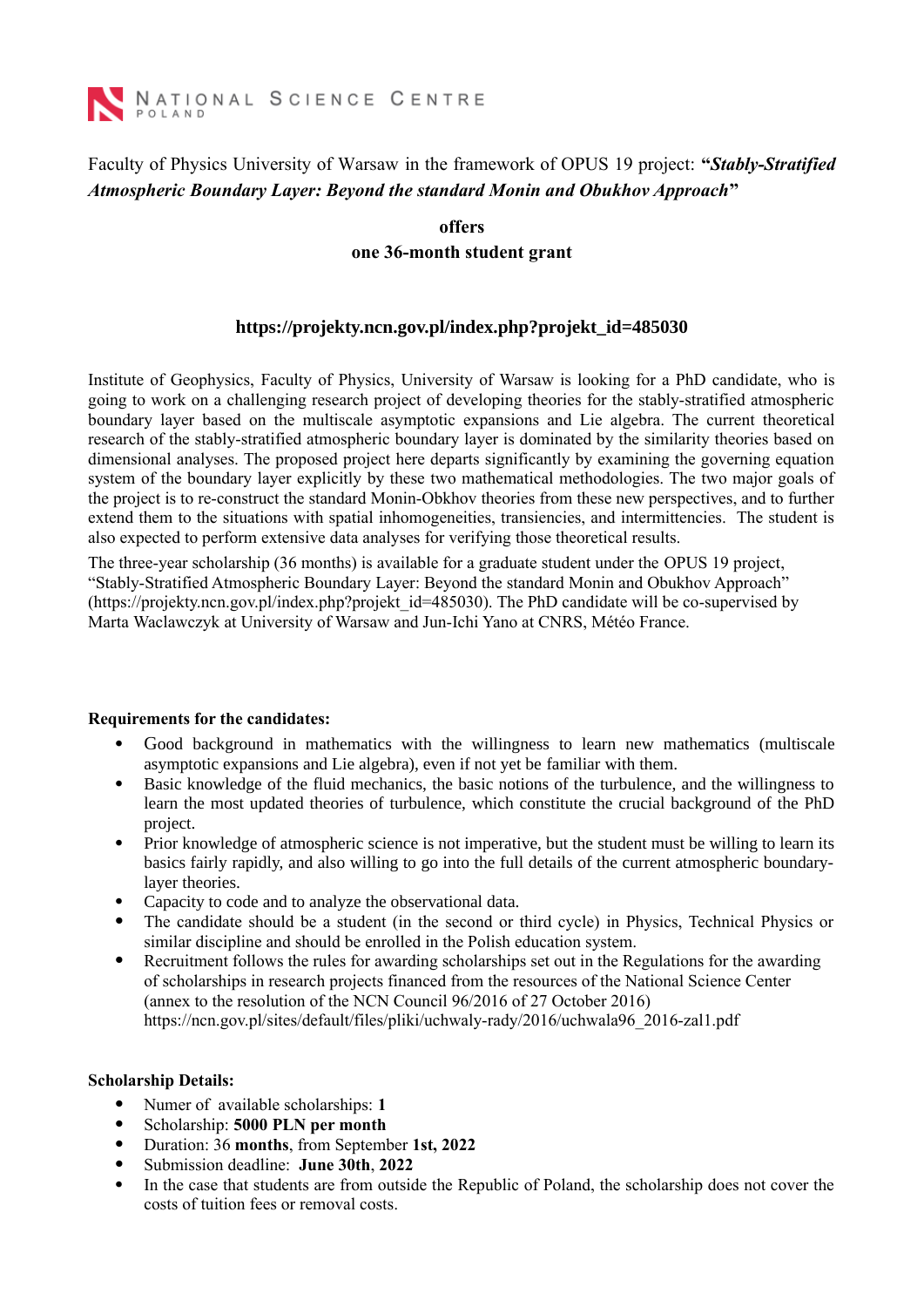#### **Application Procedure:**

The candidate should provide the following documents by e-mail to the Secretariat IGF, Faculty of Physics, University of Warsaw e-mail:**sekretariat.IGF@fuw.edu.pl** :

- 1. Application for the position required together with the acceptance for the treatment of personal data -- the information clause and the consent clause attached to the announcement. In case of submitting the application by e-mail, please use the pdf-format and the file should contain a scanned signature.
- 2. The acquired diploma (Bsc or MSc) and information about students career.
- 3. Current CV and the list of publications

4. Contact details of two to three (maximum) persons who can provide information about the candidate.

5. In case of foreigners outside of EU, EFTA and the countries that are signatories to the Convention on the Recognition of Qualifications concerning Higher Education in the European Region - a document certifying a diploma in the territory of the Republic of Poland

(https://nawa.gov.pl/en/recognition/recognition-for-academic-purposes/applying-for-admission-todoctoral-studies).

The candidate, in case of being accepted, will be required to present the originals of all the documents.

The entire procedure will be concluded before  $31<sup>th</sup>$  of July, 2022. The candidate might be asked for an interview with the recruitment commission. The candidate will be notified of the result of his/her application by e-mail.

*Additional information about the project, please contact to: Dr. Marta Wacławczyk, marta.waclawczyk@igf.fuw.edu.pl, tel. (+48) 22 55 32 037.*